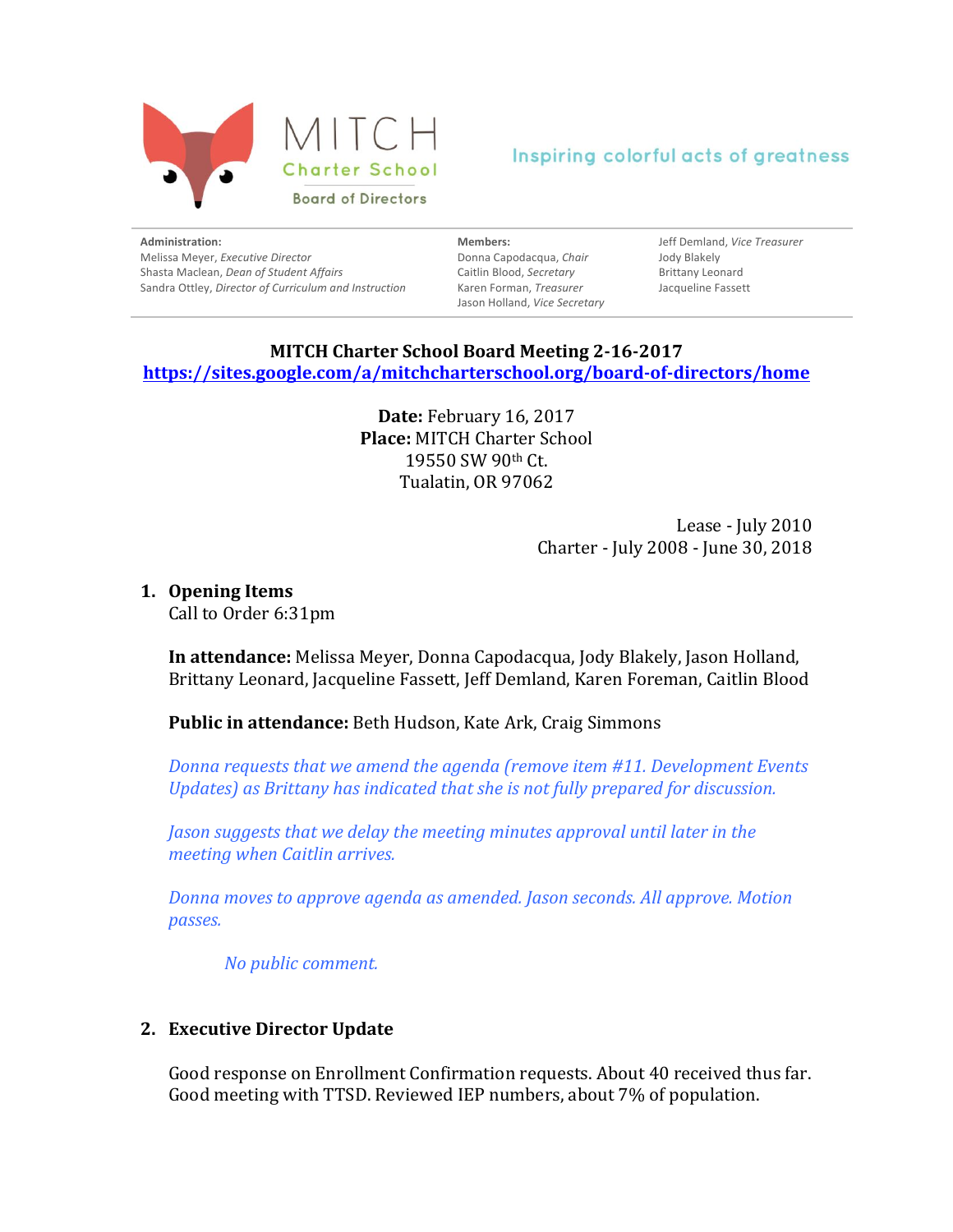

| Administration:                                       | Membe     |
|-------------------------------------------------------|-----------|
| Melissa Meyer, Executive Director                     | Donna (   |
| Shasta Maclean, Dean of Student Affairs               | Caitlin B |
| Sandra Ottley, Director of Curriculum and Instruction | Karen F   |
|                                                       |           |

**Members:** Capodacqua, *Chair* Blood, *Secretary* **Forman, Treasurer** Jason Holland, *Vice Secretary* 

Jeff Demland, *Vice Treasurer* Jody Blakely Brittany Leonard Jacqueline Fassett

About twenty students with IEPs - more than ever before. Melissa had a meeting with TTSD, asked for onsite learning specialist. Presented the idea to hire Kristi Dotson, TTSD very receptive. Could not hire her as onsite learning specialist until next year. In addition, district offered training for teachers. No change to teachers this year, just training. Overall discussions with district were positive.

### **3. Approve December 2016 Minutes**

Discussion of edits to be made to December minutes.

*Caitlin* moves to approve the December minutes to reflect amended edit of *incorrect date, Jody seconds. All approve, motion carries.* 

# **4. Approve January 2017 Minutes**

*Caitlin moves to approve the January minutes to reflect amended edit of incorrect spelling of names and Donna's abstention from instructional make up days vote. Jacqueline seconds, all approve, motion carries.* 

### **5. Executive Session – meeting adjourned at 6:54pm.**

### **6. PSO Update - Meeting readjourned at 7:32pm**

Readerboard First Aid Kits Caring Closet donations, in exchange for 3 volunteer hours, first drop off Maintenance Day on February 25th Field Day planning Volunteer hours

### **7. Draft 2017-18 Budget, January 31st financial statements**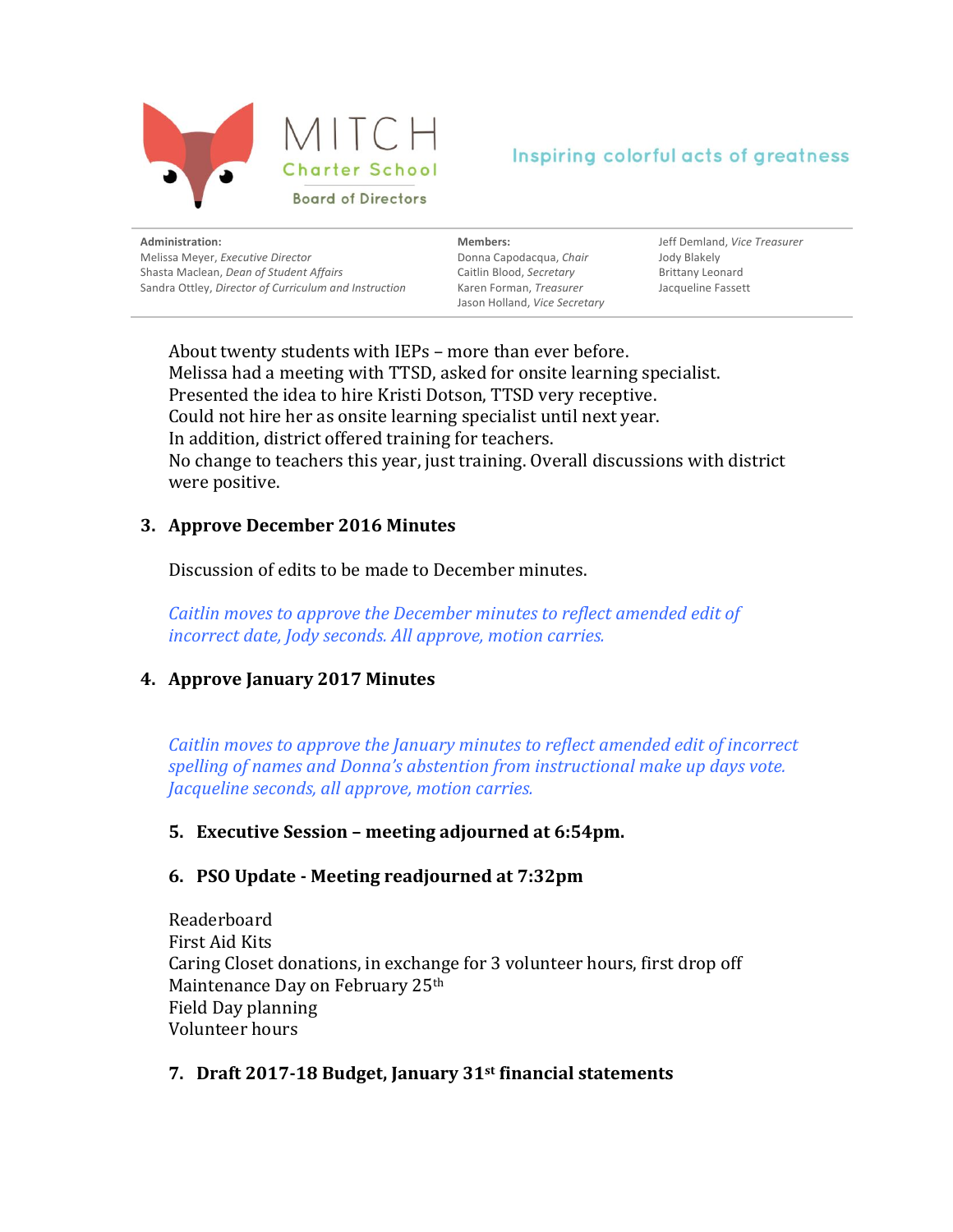

| Administration:                                       |
|-------------------------------------------------------|
| Melissa Meyer, Executive Director                     |
| Shasta Maclean, Dean of Student Affairs               |
| Sandra Ottley, Director of Curriculum and Instruction |
|                                                       |

**Members:** Donna Capodacqua, *Chair* Caitlin Blood, *Secretary* Karen Forman, *Treasurer* Jason Holland, *Vice Secretary*  Jeff Demland, *Vice Treasurer* Jody Blakely Brittany Leonard Jacqueline Fassett

Balance Sheet: Cash has gone up - Melissa's diligence

Profit and Loss Sheet: Performing at 94% of budget

#### **8. Budget Deficit**

Karen asked Melissa for projection – our cash is getting very low. Expecting a shortfall in cash, may have to dip into reserves in March or April.

Melissa prepared 2017/18 Budget report based on current SSF, anticipating that it could decrease. Zero balance budget. Calculated  $1\%$  salary increase.

Preview of preliminary draft, would like to keep working on it and then vote on it in March. Goals: Get student count up

#### **9.** Westside Use Agreement

Start date changed to April, termination in September, anticipate renewal for another 6 months.

Exhibit B, school map attachment with available rooms highlighted

*Jeff* votes to approve the Westside Use Agreement as verbally amended with *change to address, commencement date to April 1, termination date to September* 30<sup>th</sup>, and addition of word "to" to sentence 5 in #6. Donna seconds. All in favor, motion carries.

Westside will paint our halls, gym, and do a deep clean over spring break.

### **10. Approve January Financials**

*Karen Makes a motion to approve the January financials as presented, Jeff* seconds, all approve, motion passes.